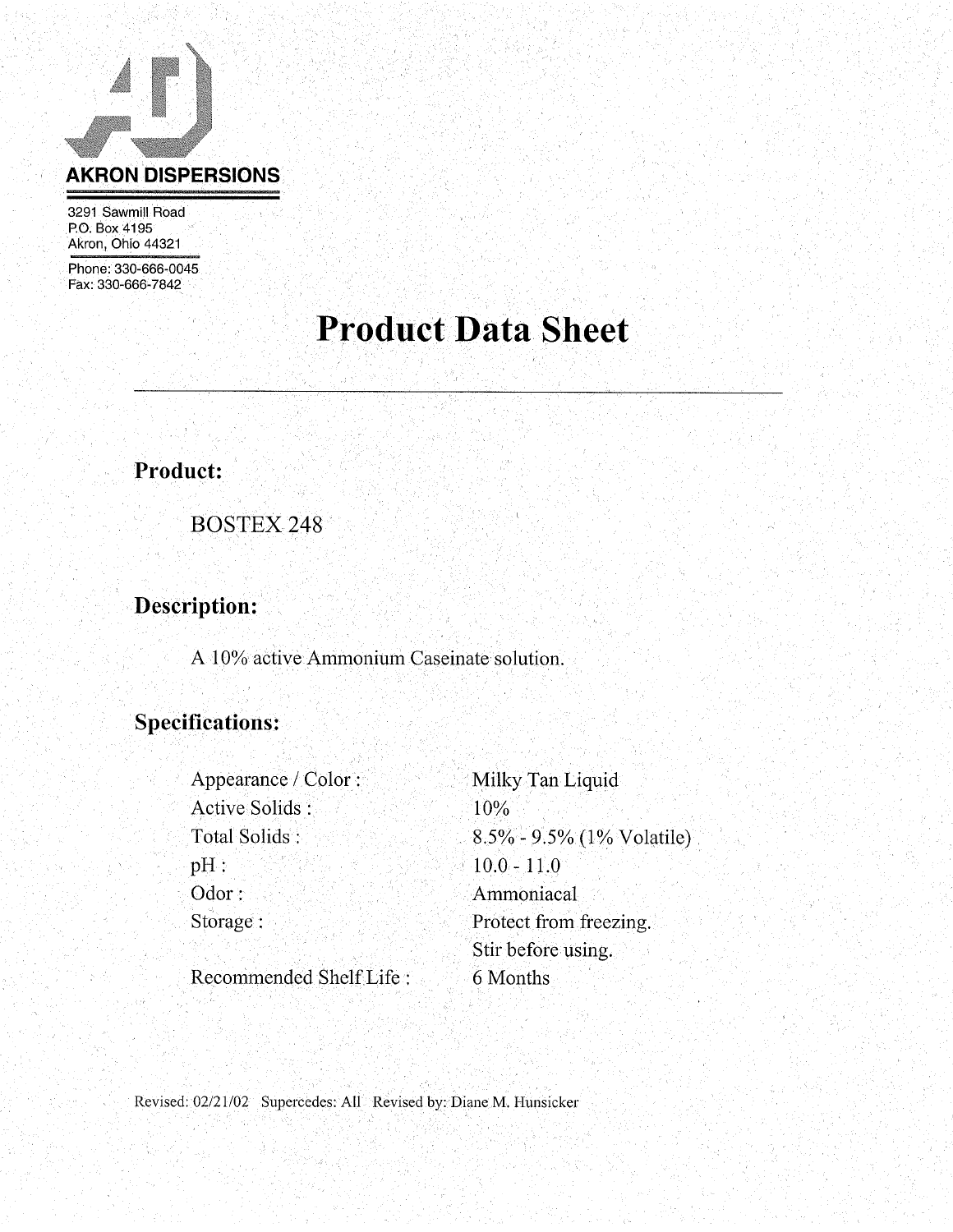

# *AKRON DISPERSIONS, INC.*

### *MATERIAL SAFETY DATA SHEET*

Page 1 of 3

#### **SECTION 1 PRODUCT IDENTIFICATION & EMERGENCY INFORMATION**

PRODUCT NAME: **Bostex 248** CHEMICAL NAME: Aqueous Mixture of Casein, Ammonium Hydroxide Solution(CAS# 1336-21-6) MANUFACTURER: Akron Dispersions, Inc. 3291 Sawmill Road P.O. Box 4195 Akron, Ohio 44321 TELEPHONE NUMBER: (330)666-0045 EMERGENCY TELEPHONE NUMBER: (330)666-0045 FAX: (330)666-7842

#### **SECTION 2 HAZARDOUS INGREDIENT INFORMATION**

Ammonium Hydroxide - 2.1%

#### **SECTION 3 HAZARDS IDENTIFICATION**

Health Hazards(Acute and Chronic): Prolonged exposure may cause burns to skin and eyes or respiratory tract irritation.

HMIS: Health-2 Flammability-0 Reactivity-0 Personal Protection-E

#### **SECTION 4 FIRST AID MEASURES**

Eye Contact: Flush with large amounts of water for at least 15 minutes. Consult a physician if irritation persists.

Skin Contact: Wash affected area with soap and water. Consult a physician if irritation persists. Inhalation: Remove to fresh air. If breathing is difficult, seek medical attention. Ingestion: Get immediate medical attention.

#### **SECTION 5 FIRE & EXPLOSION HAZARD**

Flashpoint: N/D Flammable Limits: N/D General Hazard: Wear MSHA-NIOSH approved Self-Contained Breathing Apparatus Extinguishing Media: CO<sub>2</sub>, Dry Chemical, Waterspray, Foam Decomposition Products Under Fire Conditions: Ammonia, Hydrogen, and Nitrogen Gases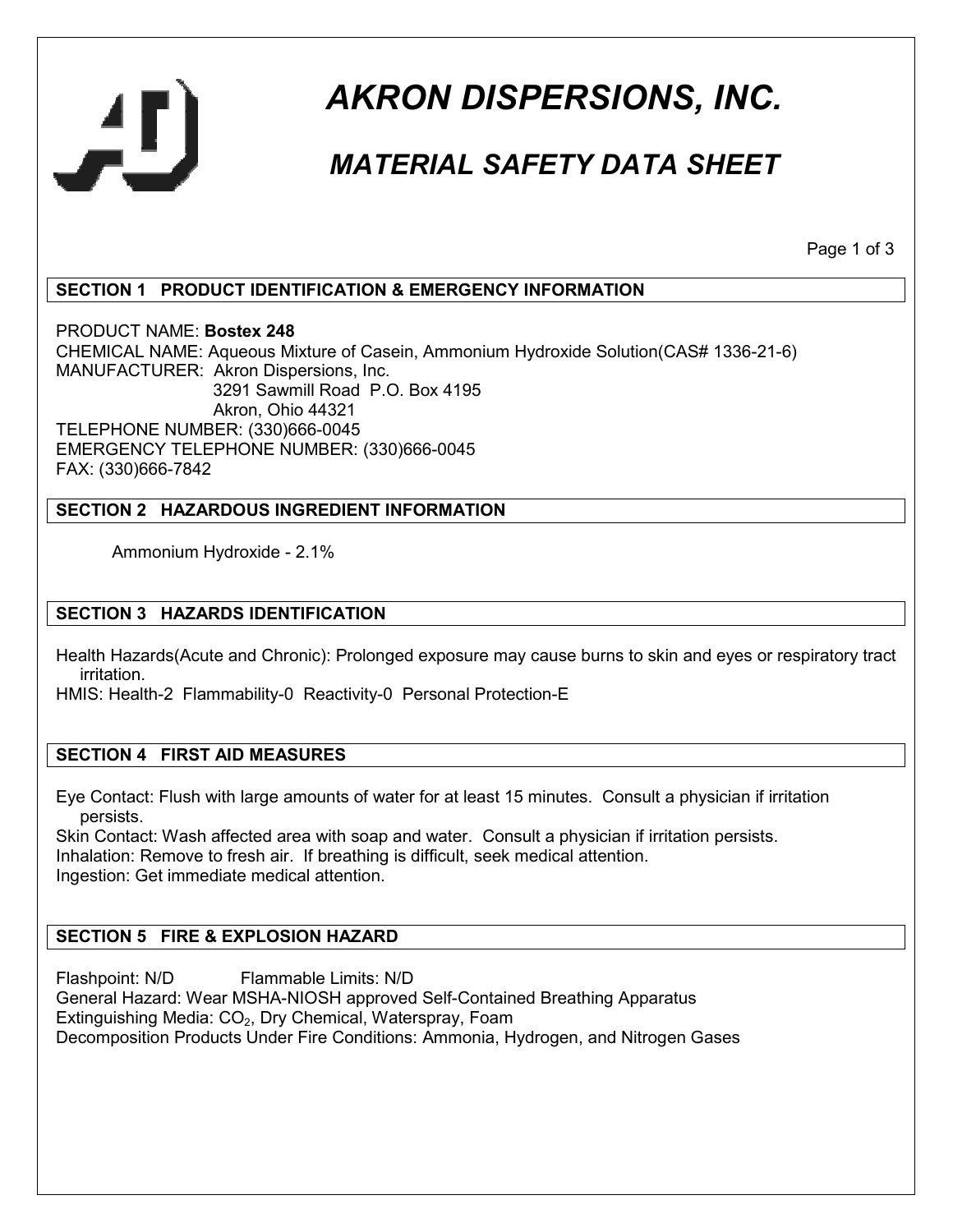#### **SECTION 6 ACCIDENTAL RELEASE MEASURES**

Steps To Be Taken In Case Material Is Released Or Spilled: Absorb with inert material. Sweep, vacuum, or shovel into appropriate container.

#### **SECTION 7 HANDLING AND STORAGE**

Storage: Store in a cool, dry area. Storage Temperature: Above 32°F

#### **SECTION 8 EXPOSURE CONTROLS AND PERSONAL PROTECTION**

OSHA Regulation 29CFR1910.1000 requires the following PEL Limits: N/D The ACGIH recommends the following Occupational Exposure Limit: N/D Personal Protection: Gloves and Goggles recommended Ventilation: Local Exhaust

#### **SECTION 9 TYPICAL PHYSICAL & CHEMICAL PROPERTIES**

Product Appearance: Milky-Tan Liquid/Ammoniacal Odor

Boiling Point( ${}^{\circ}$ F): 212 Freezing Point( ${}^{\circ}$ F): 32 Vapor Density: N/A  $\%$  Volatile by Volume: 90% Solubility in Water: Miscible Evaporation Rate: N/A pH: 10-11

Vapor Pressure(@150°C): N/A Specific Gravity(Approx.): N/D

#### **SECTION 10 STABILITY AND REACTIVITY DATA**

Stability: Stable Conditions To Avoid Instability: None Known Materials And Conditions To Avoid Incompatibility: Acids, Hypochlorites, Sodium Hydroxide, Bronze, Galvanized Surfaces, Copper, Gold, Brass, Aluminum Alloys, Mercury, Silver Hazardous Decomposition Products: Ammonia, Hydrogen, and Nitrogen Gases Hazardous Polymerization: Will Not Occur Conditions To Avoid Hazardous Polymerization: None Known

#### **SECTION 11 TOXICOLOGICAL INFORMATION**

Carcinogenicity(NTP/IARC/OSHA): None.